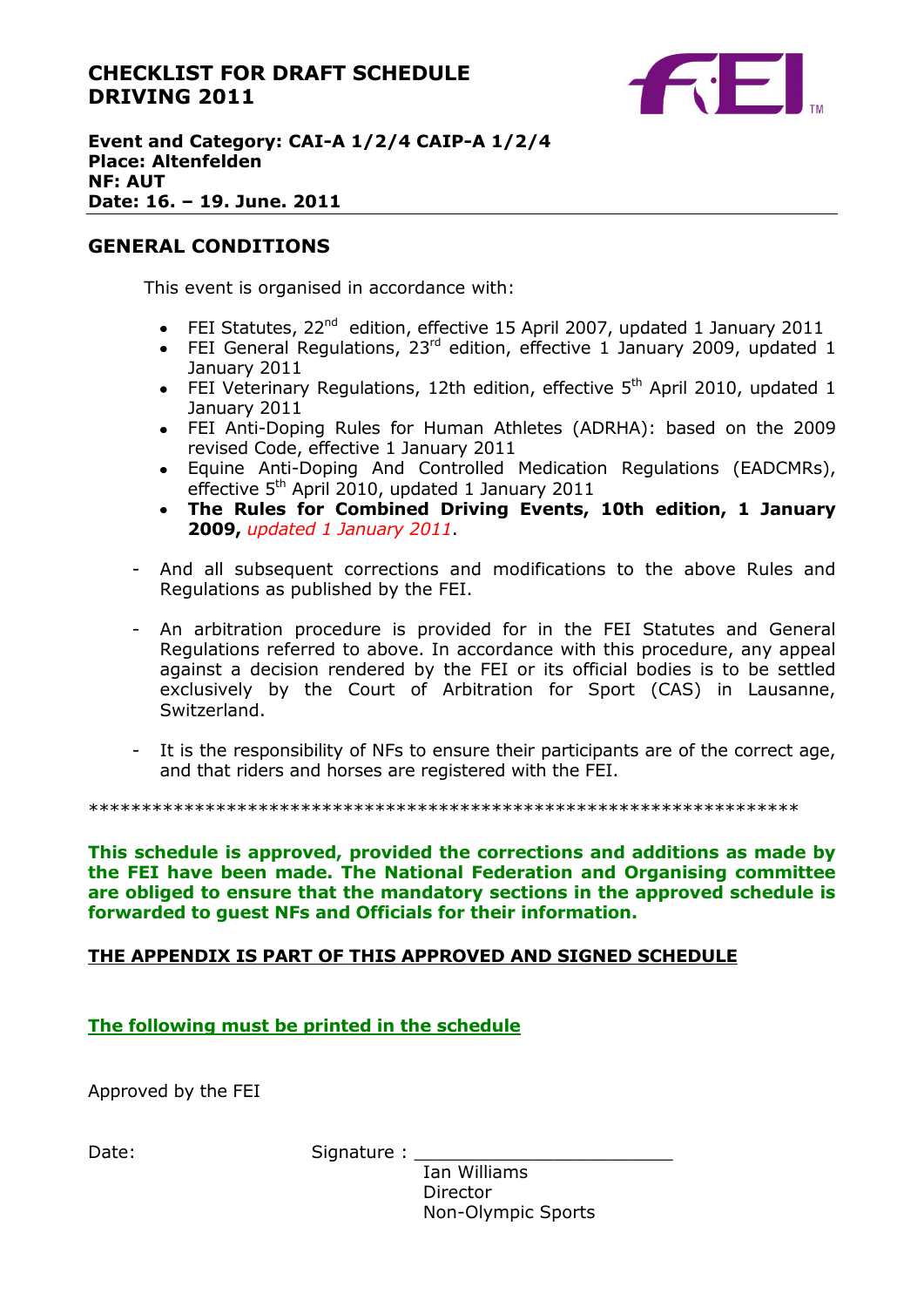#### **N.B. All text in shown in GREEN must be carefully noted by Organising Committees and NF and may be deleted from the schedule before printing, ONLY after the final approval of the FEI.**

#### **NOTICE FOR ALL INTERNATIONAL EVENTS**

**Any competitions other than those covered in the Rules for Driving Events must be approved by the FEI before they may be added to the schedule**

**Schedules for CAI-A4,2,1/CAIP-A4,2,1/CAI-B4,2,1/CAIP-B4,2,1 and Championships are approved by the FEI.**

**Schedules for these events must be sent to the FEI Secretariat for approval by the NF concerned, at least 16 weeks before the event is due to take place.**

**Definite schedules must be sent to the FEI Secretariat by the NFs concerned at least 4 weeks before the event takes place.**

**Final approval of the draft schedule by the FEI, in accordance with the General Regulations, denotes only that the contents conform to the FEI Statutes, General Regulations and Rules. By no means does this entail implicit acceptance of any liability by the FEI for any damages to third parties caused by the Organising Committee and its officials, riders, drivers, owners, and their horses.**

**This schedule is approved, provided the corrections and additions as made by the FEI have been made. The National Federation and Organising committee are obliged to ensure that the mandatory sections in the approved schedule is forwarded to guest NFs and Officials for their information.**

#### **IMPORTANT**

**The Definite schedules must be sent to the FEI Secretariat by the NFs concerned, no later than 4 weeks before the event takes place.**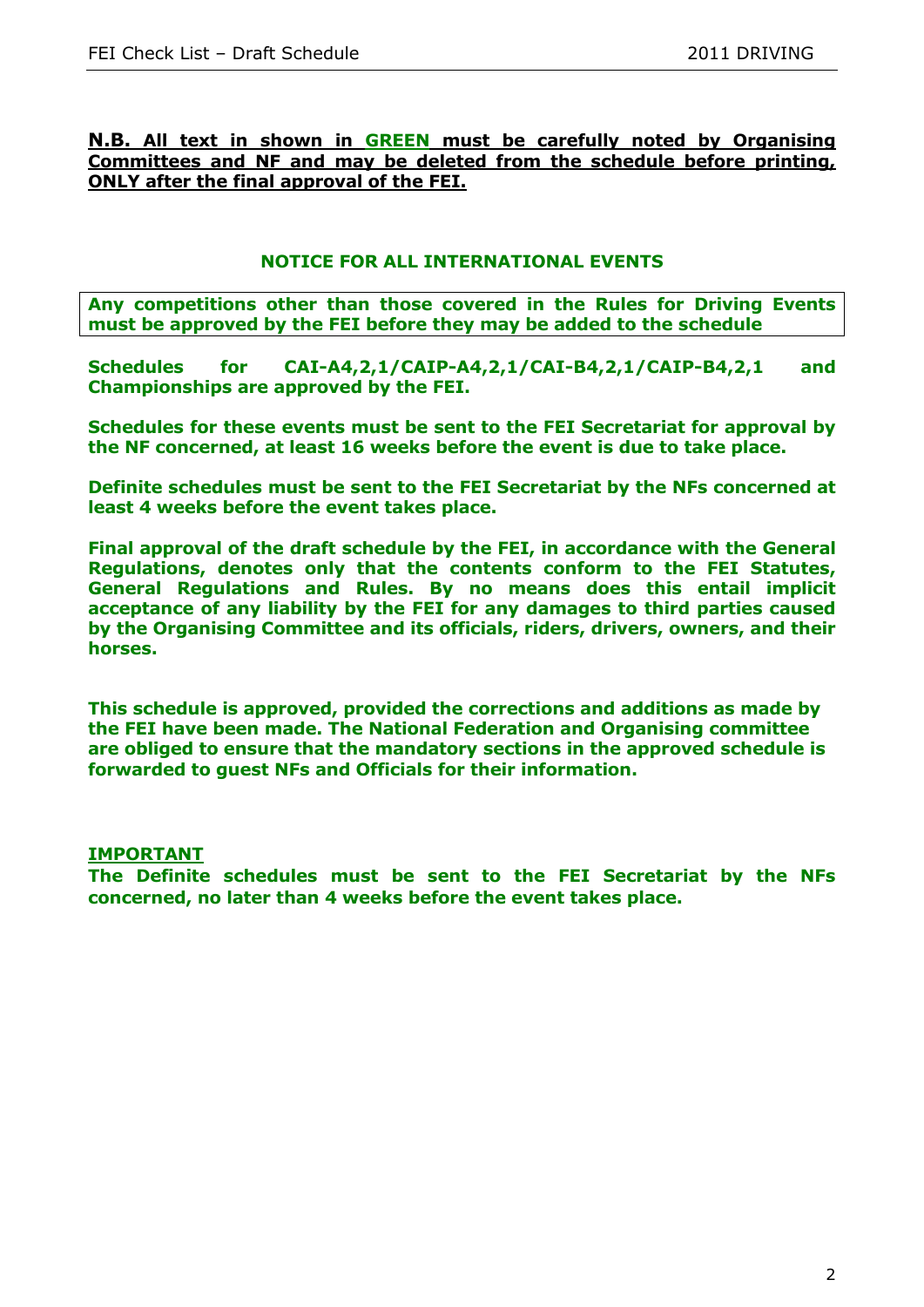## *TO BE PUBLISHED VERBATIM IN ALL SCHEDULES*

# **THE FEI CODE OF CONDUCT**

## **FOR THE WELFARE OF THE HORSE**

The Fédération Equestre Internationale (FEI) expects all those involved in international equestrian sport to adhere to the FEI's Code of Conduct and to acknowledge and accept that at all times the welfare of the horse must be paramount and must never be subordinated to competitive or commercial influences.

- 1. At all stages during the preparation and training of competition horses, welfare must take precedence over all other demands. This includes good horse management, training methods, farriery and tack, and transportation.
- 2. Horses and competitors must be fit, competent and in good health before they are allowed to compete. This encompasses medication use, surgical procedures that threaten welfare or safety, pregnancy in mares and the misuse of aids.
- 3. Events must not prejudice horse welfare. This involves paying careful attention to the competition areas, ground surfaces, weather conditions, stabling, site safety and fitness of the horse for onward travel after the event.
- 4. Every effort must be made to ensure that horses receive proper attention after they have competed and that they are treated humanely when their competition careers are over. This covers proper veterinary care, competition injuries, euthanasia and retirement.

#### **5. The FEI urges all involved with the sport to attain the highest levels of education in their areas of expertise.**

A full copy of this Code can be obtained from the Fédération Equestre Internationale, Avenue de Rumine 37, CH-1005 Lausanne, Switzerland. Telephone: +41 21 310 47 47. The Code is also available on the FEI's website: www.fei.org.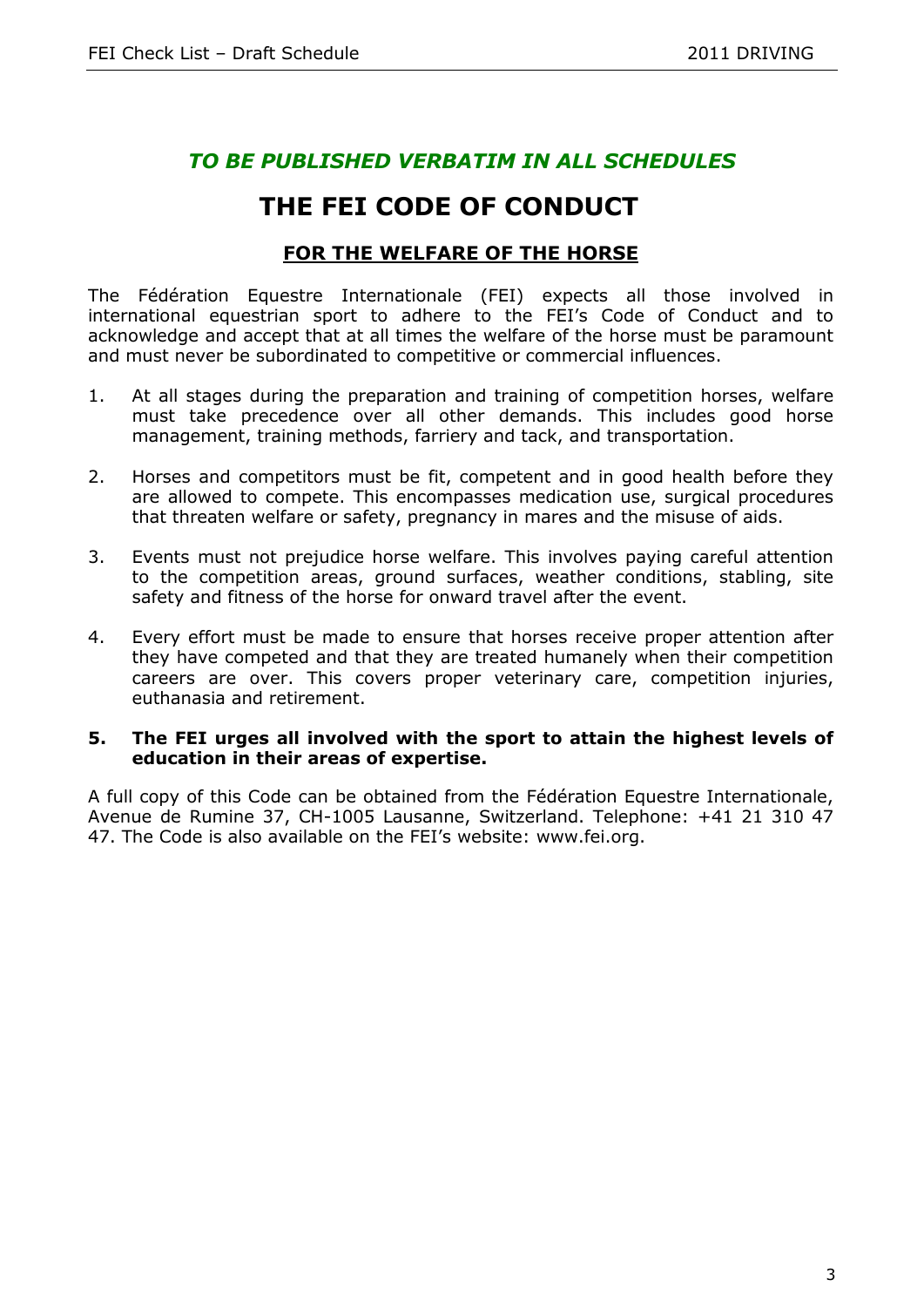# **GENERAL INFORMATION**

## **1. DENOMINATION OF THE EVENT**

Status (See GR and Art. 903, 904):

- **CAI-A Fou-in-Hand**
- **CAI-A Pairs**
- **CAI-A Singles**
- **CAIP-A Four-in-Hand**
- **CAIP-A Pairs**
- **CAIP-A Singles**

| Place:    | Altenfelden       |
|-----------|-------------------|
| Country : | Austria           |
| Dates:    | 16. - 19. 6. 2011 |



The URFV Altenfelden-Mühltal is proud to announce, that  $-$  during the  $20<sup>th</sup>$  anniversary of the CAI-Altenfelden

The Golden Wheel Trophy- Teamprice" is being carried out. Furthermore the final of "The Gold Wheel Cup – Pairs" is going to be carried out. The CAI Altenfelden 2011 is also a Golden Wheel Partner for the Single Cup.

#### **More Informations about "The golden Wheel" you will find in the draft schedule on page 13 or on the homepage [www.thegoldenwheel.eu](http://www.thegoldenwheel.eu/)**



**2. ORGANISER** (Complete address)

| Address:  | Union Reit- und Fahrverein Altenfelden-Mühltal |
|-----------|------------------------------------------------|
|           | Maria Kneidinger                               |
|           | Hühnergeschrei 17, 4121 Altenfelden            |
| Phone:    | +43664/4261108,                                |
| Fax:      | +4372826366219                                 |
| Email:    | maria.kneidinger@gmx.at                        |
| Web site: | www.reitverein-altenfelden.at                  |
|           |                                                |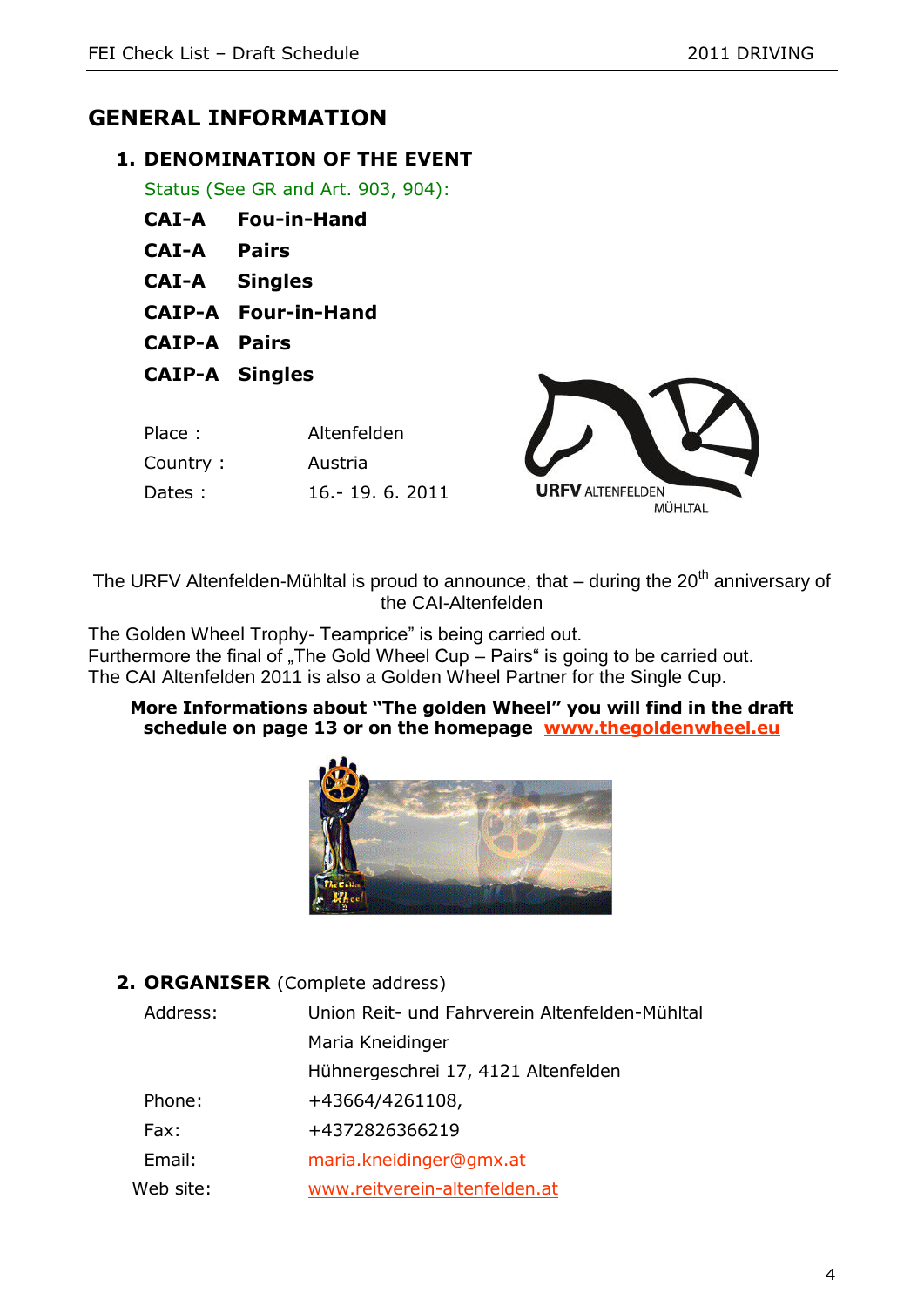# **3. ORGANISING COMMITTEE** (See GR)

| info@reitverein-altenfelden.at |
|--------------------------------|
|                                |
|                                |
|                                |
|                                |
|                                |
|                                |

## **4. SPONSOR(S)**

| Name(s):  | Union Reit- und Fahrverein Altenfelden Mühltal |
|-----------|------------------------------------------------|
| Address:  | 4121 Altenfelden                               |
| Web site: | www.reitverein-altenfelden.at                  |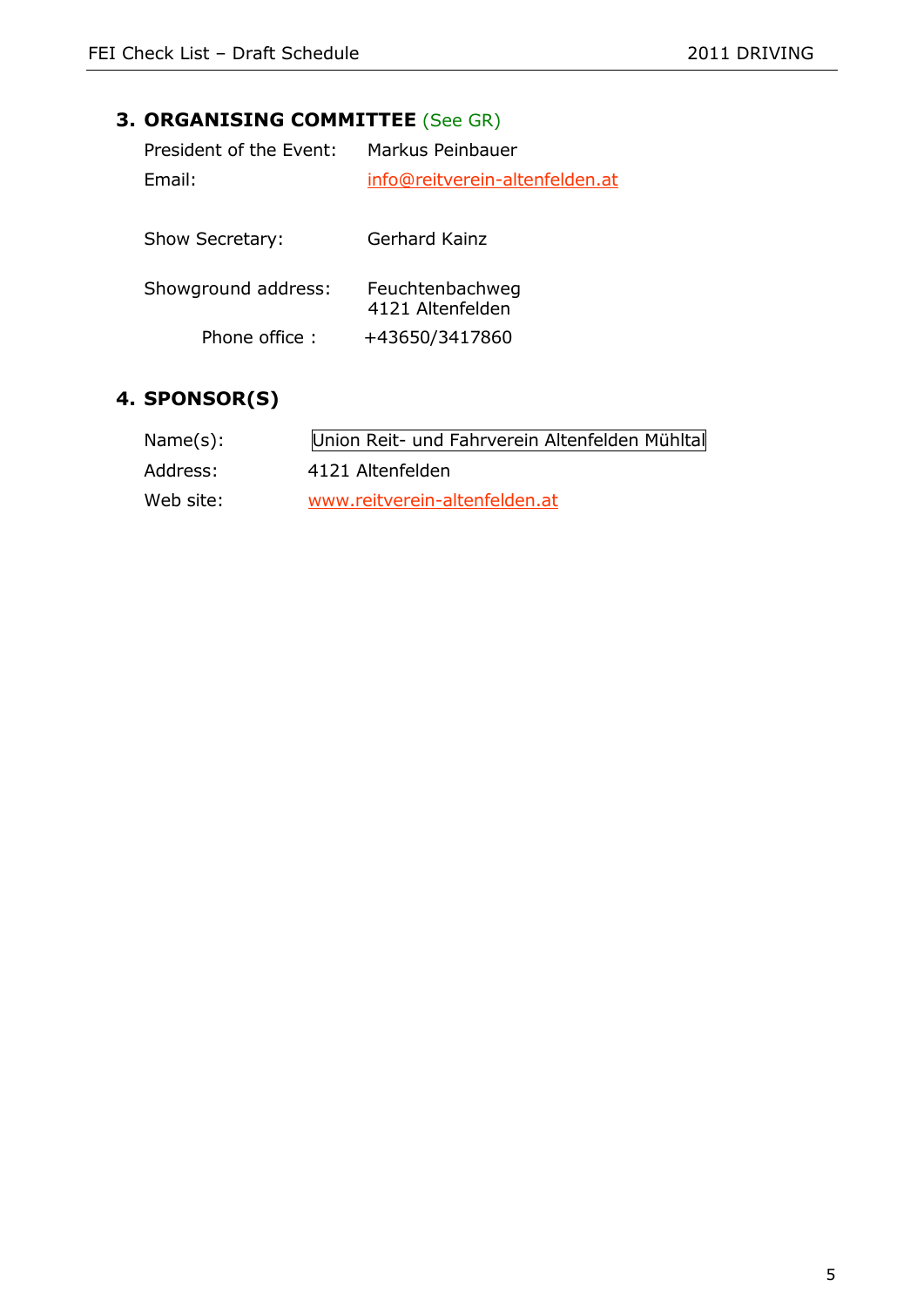#### **II. OFFICIALS** (For duties of Officials, see Art. 906) (Name and nationalities)

**1. GROUND JURY** (See GR and Art. 906.2, 906.3, 906.4)

| <b>President:</b> | Dr. Klaus Christ $\leq 0$ $\geq$ |
|-------------------|----------------------------------|
| Nationality:      | GFR                              |
| Email:            | klauschrist@online.de            |

#### **Members**:

| Name:        | Bert Jambon $\ll I \gg$         |
|--------------|---------------------------------|
| Nationality: | BEL                             |
| Name:        | Jiři Kunát « I »                |
| Nationality: | <b>CZE</b>                      |
| Name:        | Joaquin Medina Garcia « I »     |
| Nationality: | <b>ESP</b>                      |
| Name:        | Pierre Cazas $\leq$ I $\geq$    |
| Nationality: | <b>FRA</b>                      |
| Name:        | Henk van Amerongen « O »        |
| Nationality: | <b>NED</b>                      |
| Name:        | Withold Bogacz $\ll$ I $\gg$    |
| Nationality: | POL                             |
| Name:        | Wolfgang Csar $\ltimes$ C $\gt$ |
| Nationality: | <b>AUT</b>                      |
| Name:        | Dr. Reinhard Kaun « C »         |
| Nationality: | <b>AUT</b>                      |

# **2. FOREIGN JUDGE** : (Art. 906)

| Name:        | Diana Brownlie « O »     |
|--------------|--------------------------|
| Nationality: | GBR                      |
| Email:       | dianabrowlie@yahoo.co.uk |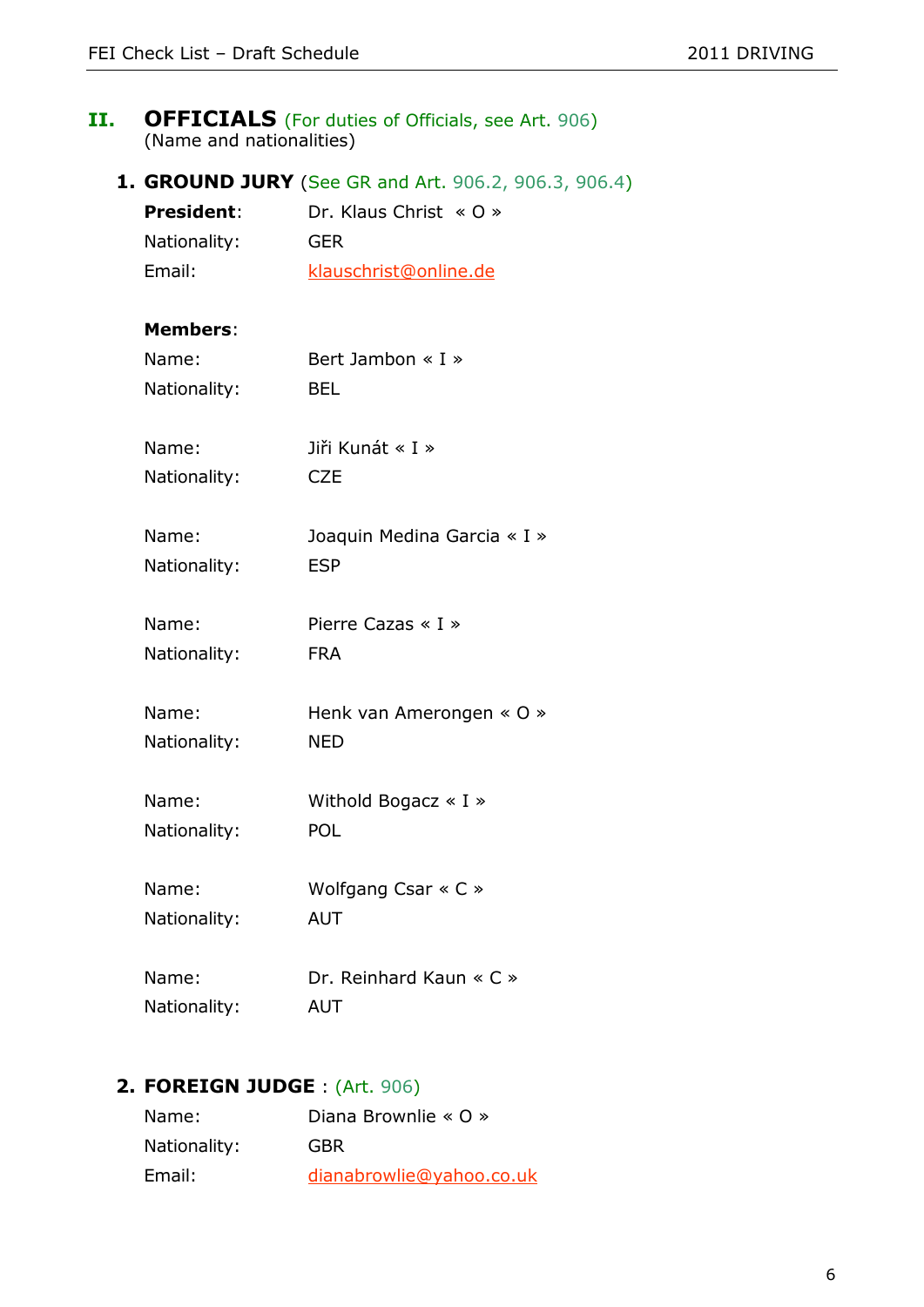#### **3. TECHNICAL DELEGATE** : (See GR and Art. 907) (Championship: TD's are appointed by the FEI)

| Name:        | Marek Zaleski « O »           |
|--------------|-------------------------------|
| Nationality: | POL                           |
| Email:       | marek.zaleski@staldehurrne.nl |

## **4. COURSE DESIGNER** : (See GR and Art. 910)

| Name:        | Christian Iseli « O »           |
|--------------|---------------------------------|
| Nationality: | AUT                             |
| Email:       | drivinghorsetraining@bluewin.ch |

## **5. CHIEF STEWARD** : (See GR and Art. 911)

| Name:        | Zbigniew Bojda |
|--------------|----------------|
| Nationality: | POL            |
| Email:       |                |

## **6. ASSISTANT STEWARDS** : (See GR and Art. 911)

| Name: | Bernhard Bayer         |
|-------|------------------------|
| Name: | Michael Streinesberger |

## **7. APPEAL COMMITTEE** : (See GR and Art. 912) **OBLIGATORY for CAI cat. A**

| President: | Johann Wolfmayr                |
|------------|--------------------------------|
| Address:   | Sandberg 3, 4121 Altenfelden   |
| Email:     | info@reitverein-altenfelden.at |
| Member:    | Michael Lindorfer              |
| Member:    | Daniela Zöchbauer              |
| Member:    | Simone Rakeseder               |
| Member:    | Petra Krinninger               |

## **8. VETERINARY COMMISSION / DELEGUE** : (See GR., Art 908, and Vet

| Regs.)            |                        |
|-------------------|------------------------|
| <b>President:</b> | Dr. Zdzislaw Peczynski |
| Nationality:      | POL                    |
| Email:            | topwet@pro.onet.opl    |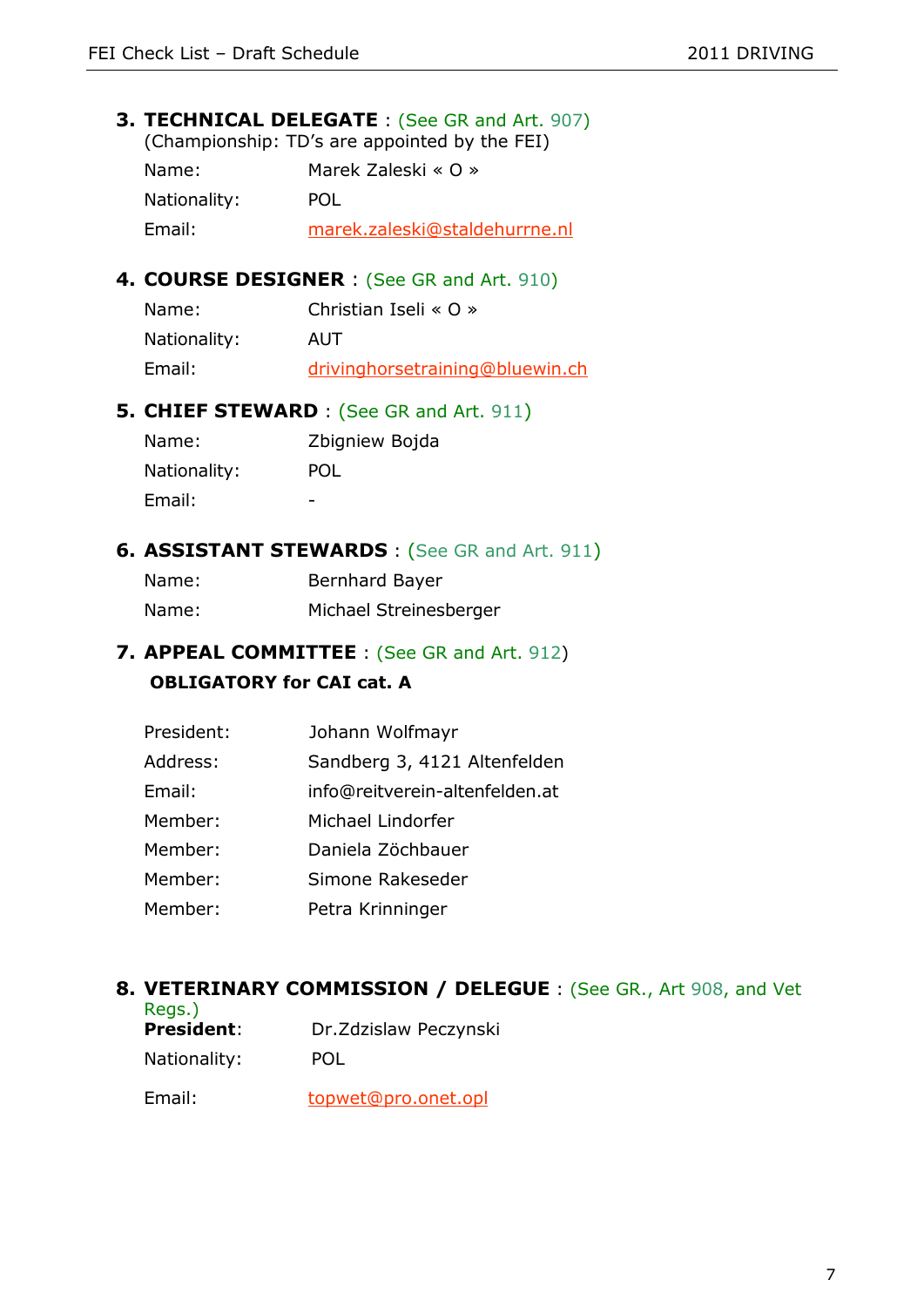## **III. SPECIFIC TECHNICAL CONDITIONS** (Art. 930)

#### **1. VENUE**

The CAI-A will take place at outdoors

## **2. DRESSAGE ARENA**

| Length: $100 \text{ m}$ | Width: 40 m |
|-------------------------|-------------|
|                         |             |

## **3. PRATICE ARENA**

| Length: 140 m | Width: 70 m |  |
|---------------|-------------|--|
| Length: 100 m | Width: 40 m |  |
| Length: 90 m  | Width: 40 m |  |

## **4. OBSTACLE ARENA**

| Length: 120 m | Width: 70 m |  |
|---------------|-------------|--|
|---------------|-------------|--|

## **5. INVITATIONS** (See GR and 905.8, 905.9, 905.10, 905.11)

| Number of home drivers      | unlimited          |
|-----------------------------|--------------------|
| Number of foreign drivers   | unlimited          |
| Number of drivers total     | 130                |
| Number of horses per driver | as per regulations |

#### **Competitors are invited by the Organizing Committee through their NF**

One groom per driver for pairs Two grooms per driver for Four-in-Hand

## **6. STABLES**

Size of boxes 3 X 3m

## **FACILITIES OFFERED** (See GR and Art. 928)

## **a) Competitors and Chefs d'Equipe**

**Information :** Marktgemeinde Altenfelden, Phone : +43/7282/5555 Hotel Kleebauer, Altenfelden, Phone : +43/7282/5588 Pension Luger, Altenfelden, Phone : +43/7282/6710 Pension Wolfmayr, Altenfelden, Phone : +43/7282/7833 Gasthaus Zeller, Altenfelden, Phone : +43/7282/5514 Panorama Gästehaus Leibetseder, Altenfelden, Phone : +43/7282/5558 Gasthof Scharinger, Neufelden, Phone : +43/7282/6230 Hotel Sammer, Neufelden, Phone : +43/7282/6223 Lembacher Hof, Lembach, Phone : +43/7286/8257 Gasthof Steininger, Lembach, Phone : +43/7286/321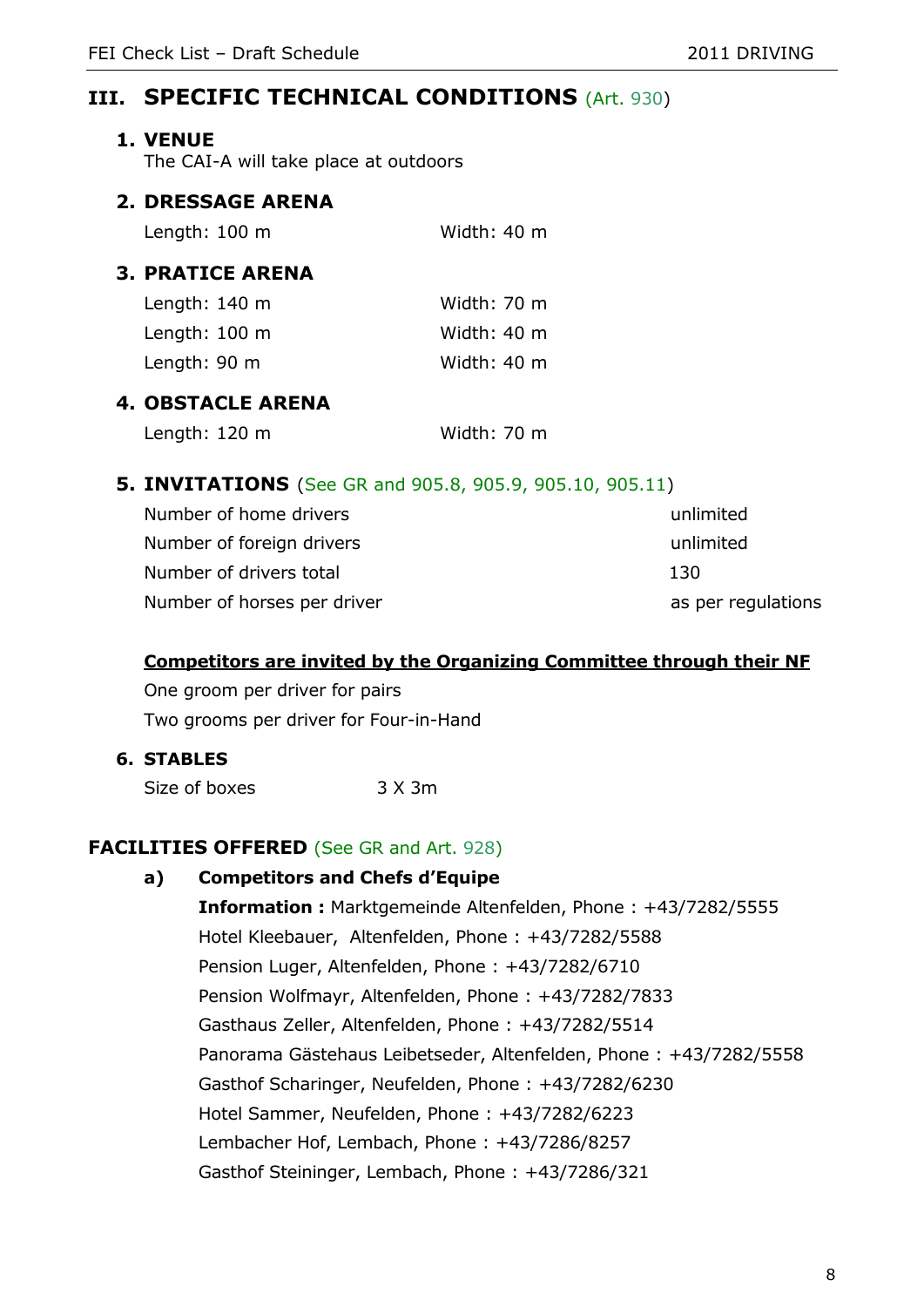Accommodated (bed and breakfast) at the expense of competitor

Meals: at the expense of competitor

*Travel expenses: apply for CAIO events and Championships..*

#### **b) Grooms**

Requests for accommodation must be sent with entries.

Cost of accommodation will be at the cost of competitor

Meals: at the expense of competitor

Sufficient sanitary and showering facilities for male and female grooms, with hot and cold water, will be provided by the OCO

#### **c) Horses**

Transport expense to be paid by competitor

Stabling arrangements, from 15. 06. to 19. 06. 2011 Cost to be paid by the competitor

#### **d) Welcome**

The time and date of arrival of drivers and horses and their means of transport must be given to the OC in order to facilitate them upon arrival.

#### **e) Local transportation arrangements from Hotel to Show grounds**

#### **f) Advertising and publicity on competitors and horses** (See GR and Art. 913.2, 913.3)

Advertisting in Competition A and C: The competitors are authorised (please indicate) by the OC to display the logo of their personal sponsor on the carriage in accordance with the General Regulations and Art. 913.2.

Advertising in Competition B: The competitors are authorised by the OC to display the logo of their personal sponsor on the marathon carriage and on the back(s) of the groom(s) in accordance with the GR and Art. 913.3.

#### **6. ENTRIES** (See GR and Art. 905.8 - 905.11, 921)

#### **Closing dates for :**

| Entries in principle |              |
|----------------------|--------------|
| Nominated entries    | 29, 04, 2011 |
| Definite entries     | 13, 05, 2011 |

Adress for entries: Martina Zöchbauer, Godersdorf 14, 4121 Altenfelden Phone: +43664/1428399 Fax: +43/50304/55-9400 Email: [martina.zoechbauer@voestalpine.com](mailto:martina.zoechbauer@voestalpine.com) or [martina-z22@hotmail.com](mailto:martina-z22@hotmail.com)

All nominated entries and definite entries must be made on the official entry form CAI Altenfelden 2011 [\(www.reitverein-altenfelden.at\)](http://www.reitverein-altenfelden.at/)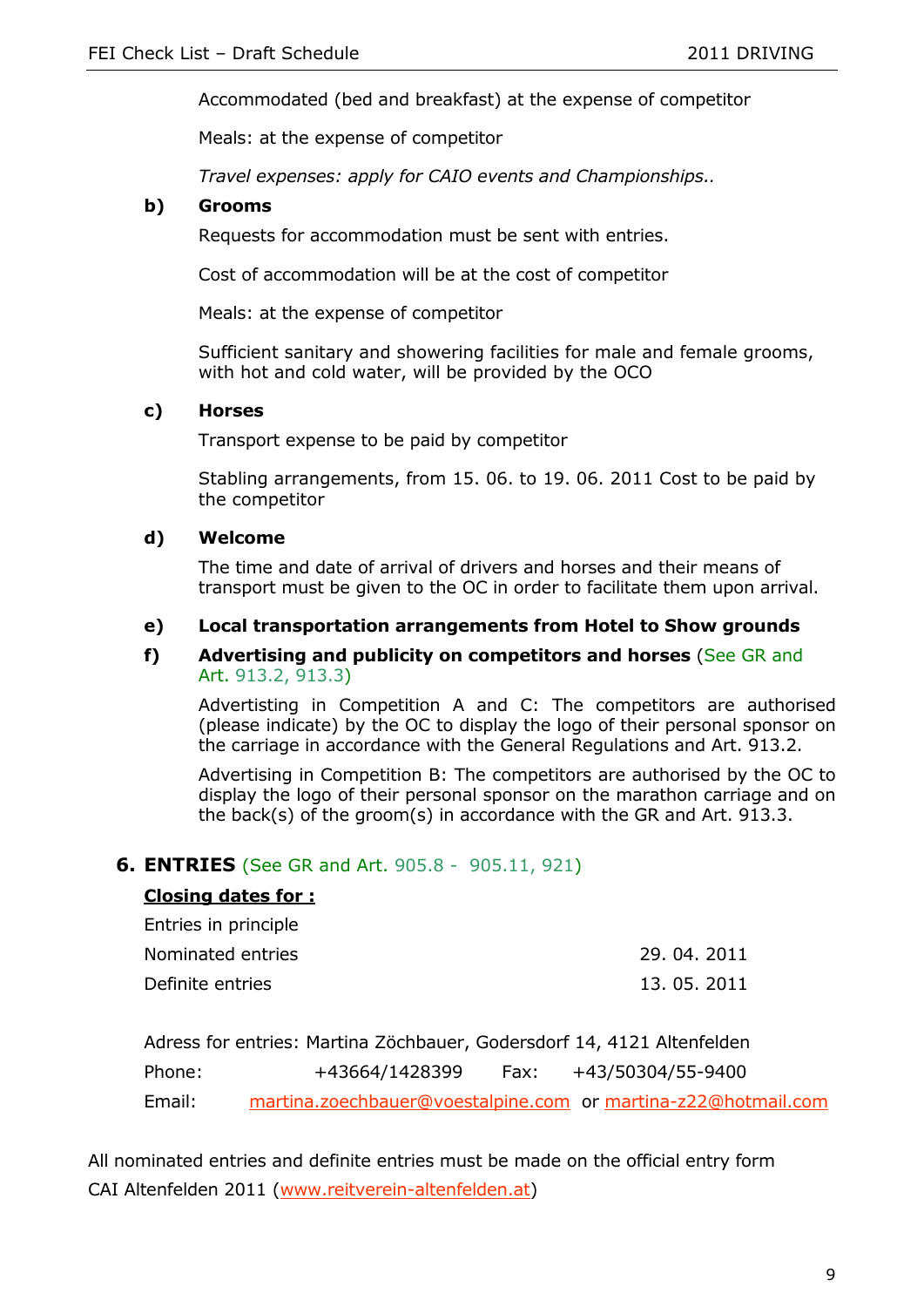Entry fee per driver (if a global entry is not charged) Euro 220,- for a Single in a loose box Euro 190.- for a Single in a privat tent Euro 375,- for a Pair in two loose boxes Euro 315.- for a Pair in a privat tent Euro 580,--for a Team in for loose boxes Euro 460.- for a Team in a privat tent (Stabling, bedding and shavings are included) Other Fees: Euro 95,- for a extra loose box Euro 25,- for power current Euro 8,50 MCP fee per horse

#### **Important Notice :**

To be able to order sufficient number of stables, the stabling fee has to be paid by competitiors in advance, at the **latest June 6th, 2011**. The competitor who will not pay the stabling fee in due time will not be allowed to compete. Confirmation of the fee payment will be checked at the presentation.

Payment on EURO account – foreign competitors:

#### **€ 80 EURO comission per box**

Raiffeisenbank Altenfelden-Mühltal Account : 412932

IBAN : AT233430000000412932

BIC: RZOOAT2L300

#### **The payment order has to include :**

- **1. Payer name**
- **2. Competitor name (if not identical with payer)**
- **3. How many boxes are needed**

**REMINDER: All Drivers & Horses participating in any International competition must be registered with the FEI.** 

See General Regulations, 23<sup>rd</sup> Edition, effective 1 January 2009, Art. 113.3:

**"Any Athlete and/or Horse who is not registered with the FEI shall be automatically disqualified.**

#### **Substitution of horses**

After the definite entries have been made, substitutions of horses and/or competitors may only be made with the express permission of the OC. The substituted horse and/or competitor **must** be on the nominated entry list.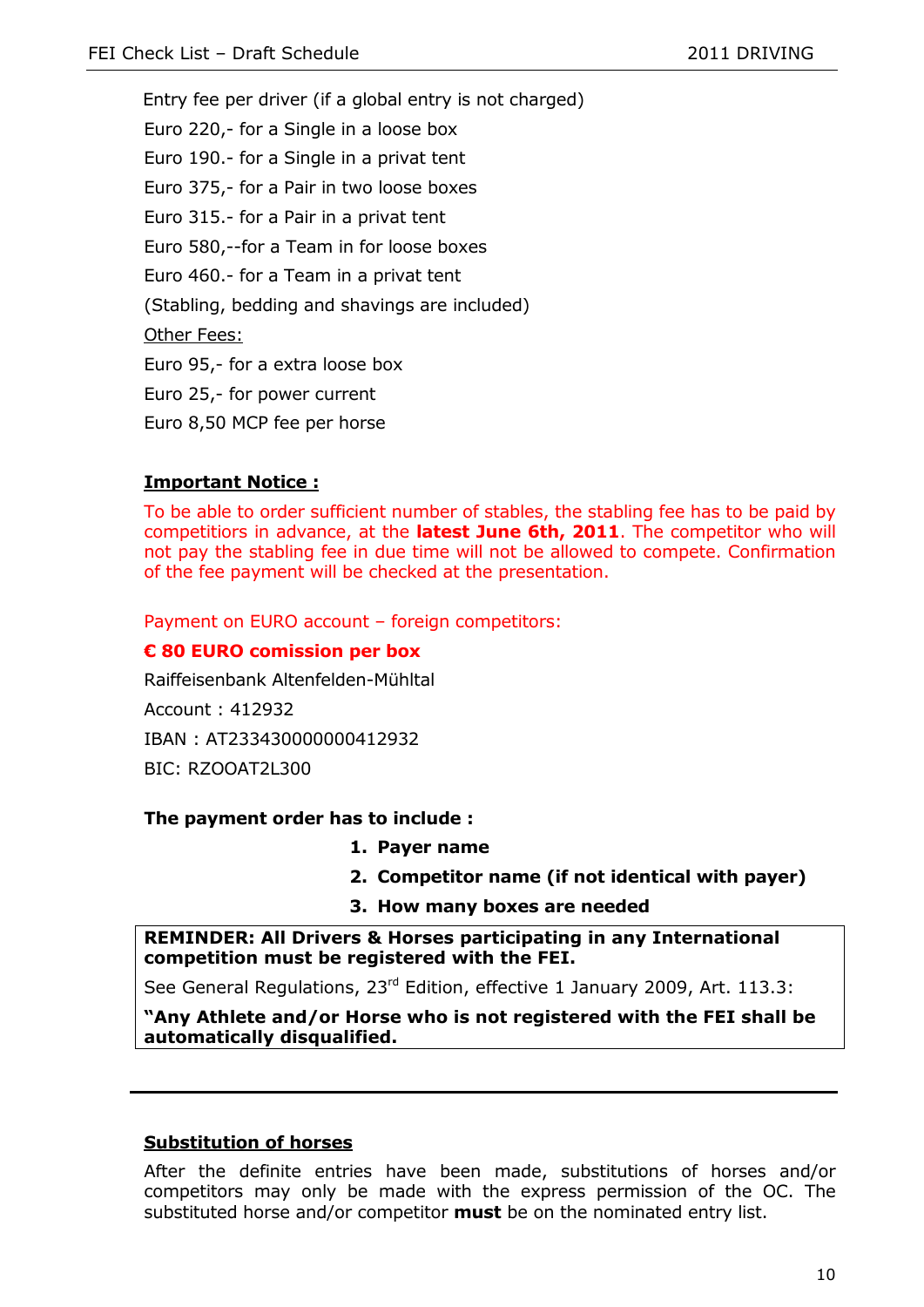## **7. VETERINARY MATTERS** (Art. 915 and Veterinary Regulations)

## **EXAMINATION AND INSPECTION** (Art. 924)

**First Inspection, date:** 15. 06. 2011, time 16:00 to 19:00

#### **a) TREATING SHOW VETERINARIAN**

| Name:    | Dr. med.vet Franz Dobretzberger |
|----------|---------------------------------|
| Address: | Juliberg 3                      |
|          | 4121 Altenfelden                |
| Phone:   | +43/664/4040009                 |
| Email:   | f.dobretzberger@direkt.at       |
| Fax:     | +43/7282/6717-4                 |

#### HEALTH REQUIREMENTS FOR THE ENTRY OF HORSES

Details on compulsory health tests and, where applicable, quarantine period and protocol, etc. PLEASE APPEND SPECIMEN IMPORT LICENCES WHICH WILL BE APPLIED TO HORSES ATTENDING THIS EVENT. In case of doubt or problems, please contact the FEI Veterinary Department as soon as possible

#### **b) MEDICATION CONTROL LABORATORY**

Details of FEI Approved Laboratory appointed to carry out analyses on samples collected at this event. (See Vet. Regs).

Name: HFL Sport Science

Quotient Bioresearch Limited

Dordham Campridgeshire CB7 5WW United Kingdom

Phone: 0044 16 38 120 500

Website: [www.hfl.co.uk](http://www.hfl.co.uk/)

#### **c) NAME OF DOCTOR/MEDICAL SERVICE**

Name: Dr. Karl Schaubmayr (+43/7282/5515)

#### **d) NAME OF FARRIER**

Name: Franz Hirsch (+43/664/6429849)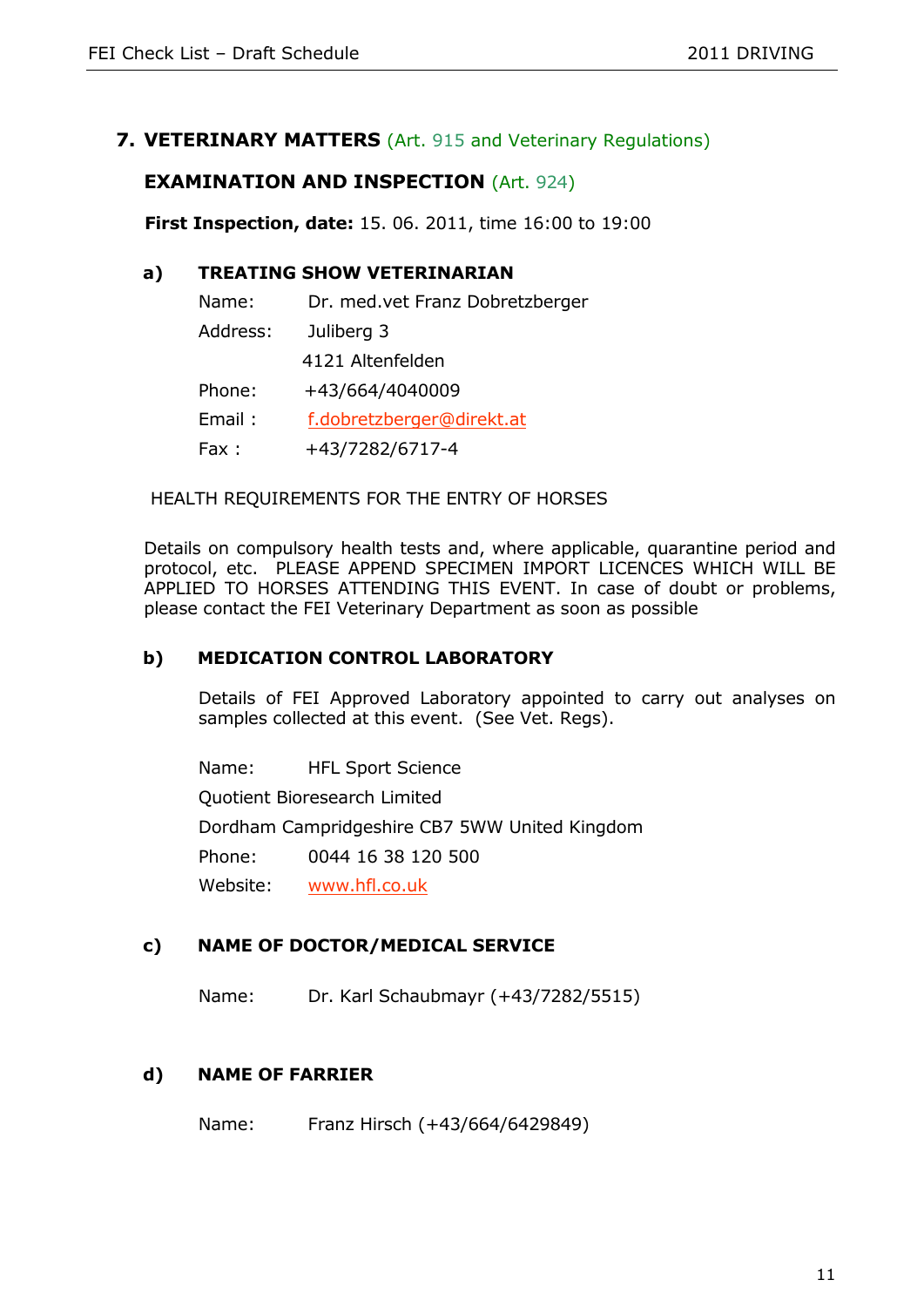## **PRIZE MONEY**

|                             | <b>EUR</b> | <b>CHF</b> |
|-----------------------------|------------|------------|
| <b>TOTAL PRIZE MONEY</b>    | 20800      |            |
| <b>CAI-A Four-in-hand</b>   | 5800       |            |
| <b>CAI-A Pairs</b>          | 2800       |            |
| <b>CAI-A Singles</b>        | 2400       |            |
| <b>CAIP-A Four-in-hand</b>  | 1350       |            |
| <b>CAIP-A Pairs</b>         | 550        |            |
| <b>CAIP-A Singles</b>       | 550        |            |
| <b>Dressage Competition</b> |            |            |
| <b>CAI-A Four-in-hand</b>   | 1450       |            |
| <b>CAI-A Pairs</b>          | 700        |            |
| <b>CAI-A Singles</b>        | 600        |            |
| <b>Marathon Competition</b> |            |            |
| <b>CAI-A Four-in-hand</b>   | 1450       |            |
| <b>CAI-A Pairs</b>          | 700        |            |
| <b>CAI-A Singles</b>        | 600        |            |
| <b>Obstacle Competition</b> |            |            |
| <b>CAI-A Four-in-hand</b>   | 1450       |            |
| <b>CAI-A Pairs</b>          | 700        |            |
| <b>CAI-A Singles</b>        | 600        |            |
| <b>Combined Competition</b> |            |            |
| <b>CAI-A Four-in-hand</b>   | 1450       |            |
| <b>CAI-A Pairs</b>          | 700        |            |
| <b>CAI-A Singles</b>        | 600        |            |
| <b>CAIP-A Four-in-hand</b>  | 1350       |            |
| <b>CAIP-A Pairs</b>         | 550        |            |
| <b>CAIP-A Singles</b>       | 550        |            |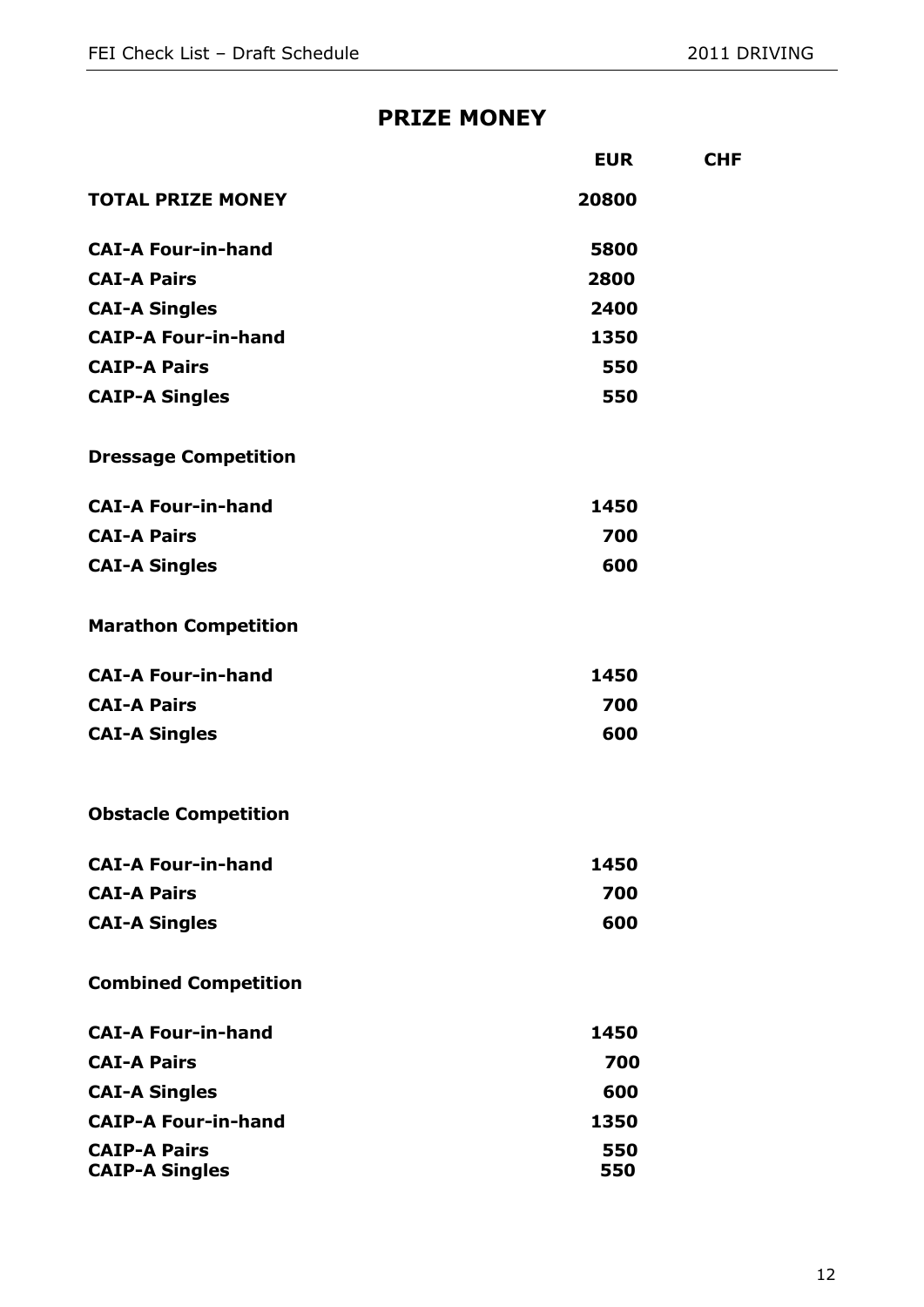## **"The golden Wheel"**

#### **Golden wheel cup Partner Single 2011 EURO 500**



We are partner of the golden wheel cup 2011 for single driving. A EURO 500 Price money and a glass trophy will be discerned to the 1<sup>st</sup> Place for the CAI- Golden Wheel CUP Winner in Altenfelden, Austria

The three drivers and their grooms will receive Golden Wheel caps.

#### **Golden wheel final Partner Pairs 2011 EURO 1200**



We are very proud to be the final partner of the golden wheel cup 2011 for pairs driving.

A EURO 1200 Price money will be discerned to the 1<sup>st</sup> Place for the CAI- Golden Wheel CUP Winner.The second- and third placed Pair competitors will receive a glass trophy each. Additionally, all three placed competitors will receive a medal and the driver as well as the grooms will receive Golden Wheel caps and –shirts.

The other cup-partners for the Golden Wheel Cup Pairs are still to be announced.

#### **Golden wheel Trophy Team Price 2011**



"The Golden Wheel Trophy" - Teamprice is only being. carried out in Altenfelden.

A team consists out of 3 starters – a horse single, a horse pair and a horse team competitor. New – versus the previous year, where we had carried out the event already as a trial event – is, that the drivers of a team do not have to be from the same Nation, in fact they can be

competitors from three different nations.

The results of each driver will count - none of the results are void.

All three drivers of the winner team will receive a "Golden Wheel Trophy", the second and third placed team will receive a glass trophy. The 3 placed teams (incl. grooms) will also receive some Golden Wheel caps.

**Application for teams need to be in the competition office not later than 10 p.m. on Wednesday, June 15, 2011. Applications which will be received thereafter cannot be considered.**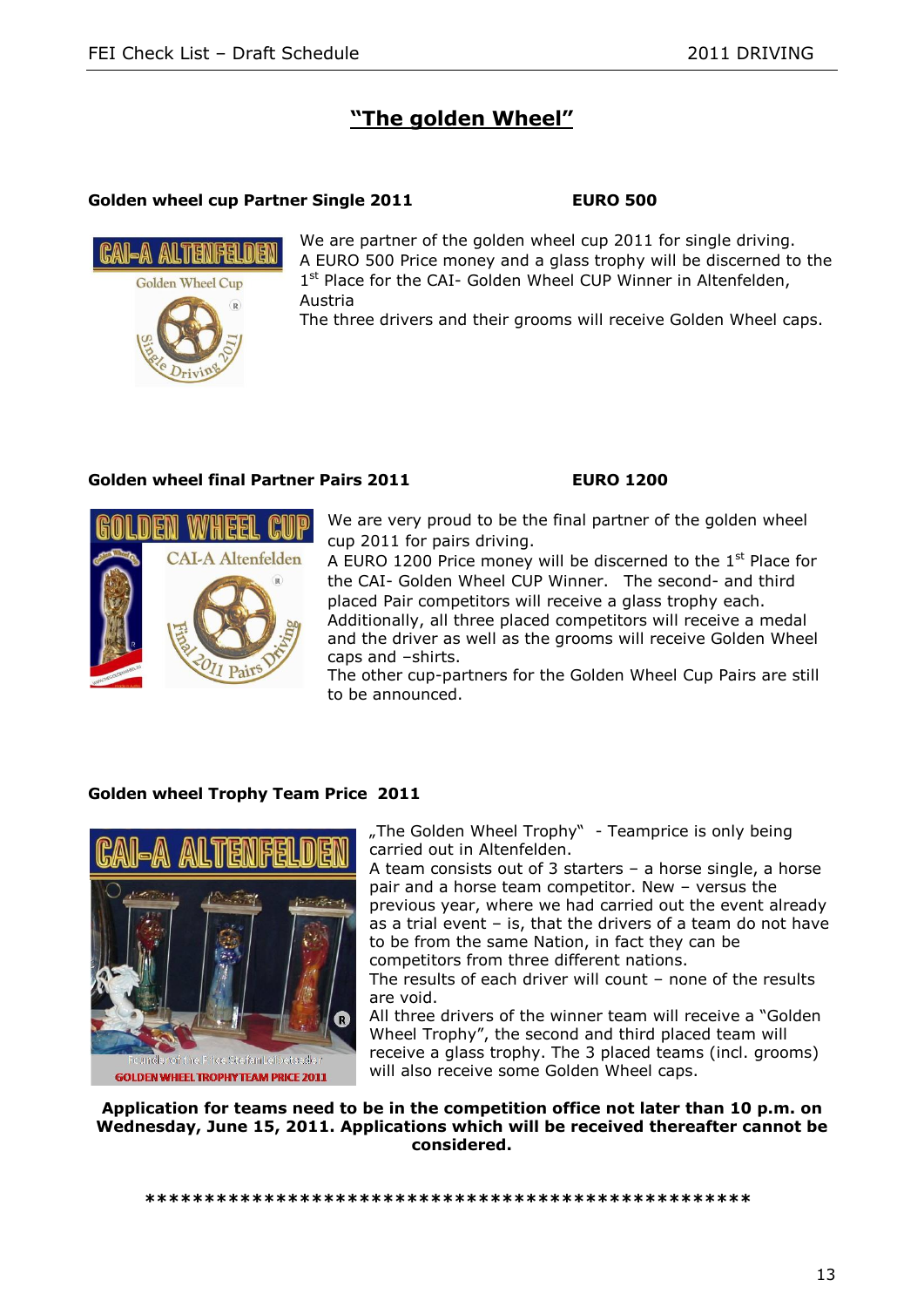**FIRST and SECOND DAY : Thursday+Friday DATE : 16. – 17. 06. 2011**

# **1. COMPETITION A - "DRESSAGE"**

**This competition will be in accordance with Driving Rules, 10<sup>h</sup> Edition 2009,** *updated 1 January 2011***,** Art. 929 to 938

#### **Dressage Arena :**

Length: 100 m Width: 40 m

#### **Practice Arena :**

Length: 90 m Width: 40 m

# **Type of Dressage Test: CAI-A Four-in-hand Test 8A CAI-A Pairs Test 8B CAI-A Singles Test 9 CAIP-A Four-in-hand Test 10 CAIP-A Pairs Test 10 CAIP-A Singels Test 9 Total Prize Money** (See GR) **EURO CAI-A Four-in-hand 1450,- CAI-A Pairs 700,- CAI-A Singles 600,-**

**Breakdown of prize money:**

|                                        |            | $\sim$ 2. | 3. 4. 5.   |           |    | 6.  | ff |
|----------------------------------------|------------|-----------|------------|-----------|----|-----|----|
| CAI-A Four-in-hand 450 300 250 200 150 |            |           |            |           |    | 100 |    |
| <b>CAI-A Pairs</b>                     | <b>210</b> | 160 100   |            | <b>70</b> | 60 | 50  | 50 |
| <b>CAI-A Singles</b>                   | 180        | 140       | <b>100</b> | <b>70</b> | 60 | 50  |    |

**\*\*\*\*\*\*\*\*\*\*\*\*\*\*\*\*\*\*\*\*\*\*\*\*\*\*\*\*\*\*\*\*\*\*\*\*\*\*\*\*\*\*\*\*\*\*\*\*\*\***

#### **IMPORTANT**

#### **The schedule prizes are gross amounts**

14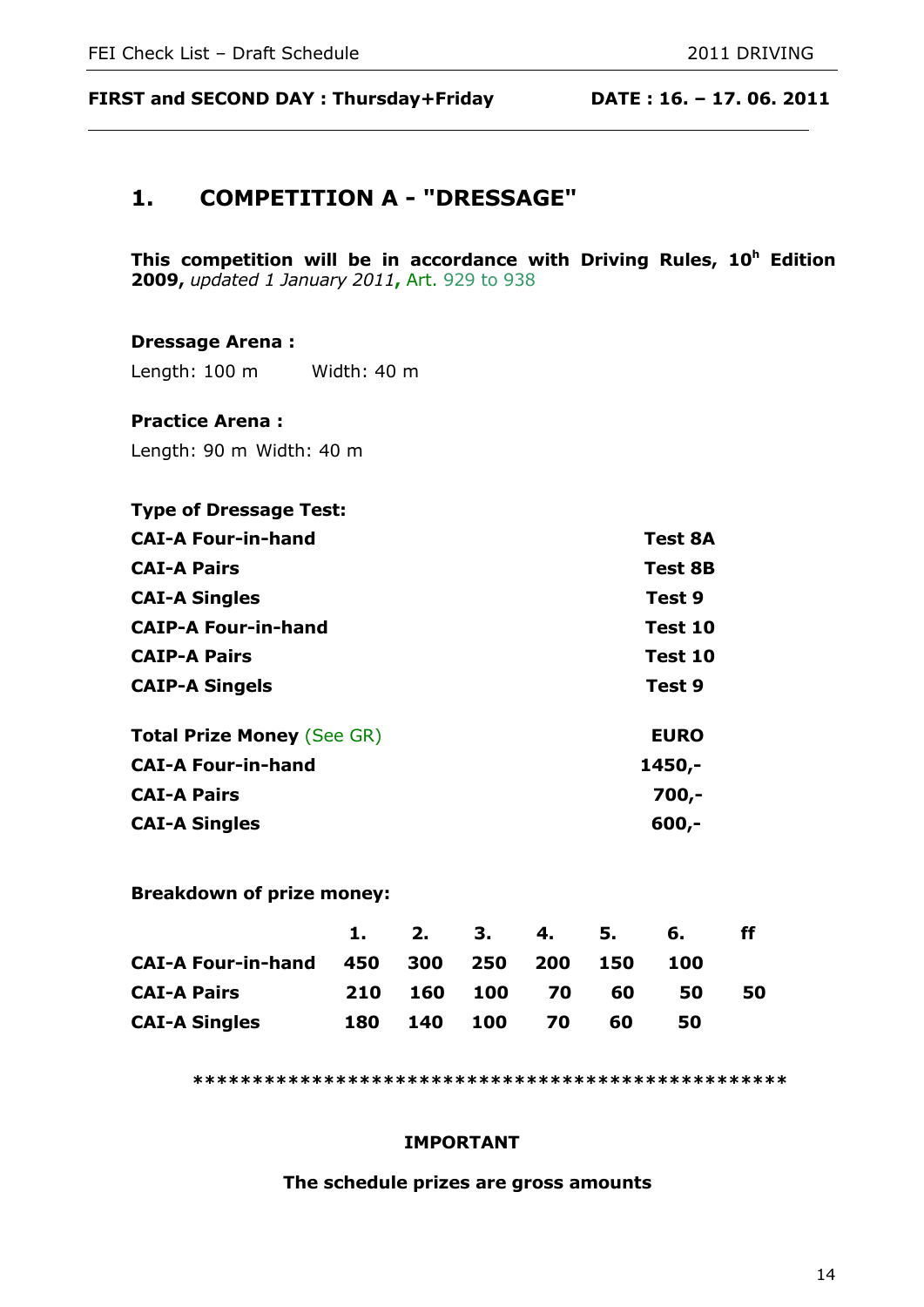## **2. COMPETITION B - "MARATHON"**

**This competition will be in accordance with Driving Rules, 10th edition 2009,** *updated 1 January 2011,* Art. 939 to 949.

|                  | <b>Distance</b> | Pace        | <b>Average Speed</b>          |
|------------------|-----------------|-------------|-------------------------------|
| <b>Section A</b> | 5km             | <b>Free</b> | Horse 15 km/h<br>Pony 14 km/h |

| <b>Section D</b><br>1 km | Walk | Horse 7 km/h<br>Pony 6 km/h |
|--------------------------|------|-----------------------------|
|--------------------------|------|-----------------------------|

| 5km,<br><b>Section E</b> | Free | Horse 14 km/h<br>Pony 13 km/h |
|--------------------------|------|-------------------------------|
|--------------------------|------|-------------------------------|

#### **Indicate the number of obstacles in Section E: 7 or 8**

**Starting order** (Art. 923.2.4)

| <b>Total Prize Money (See GR)</b> | <b>EURO</b> |
|-----------------------------------|-------------|
| <b>CAI-A Four-in-hand</b>         | 1450,-      |
| <b>CAI-A Pairs</b>                | 700,-       |
| <b>CAI-A Singles</b>              | $600,-$     |

**Breakdown of prize money:**

|                               | 1.         | 2.  | 3. 4.       |      | 5.   | 6.  | ff |
|-------------------------------|------------|-----|-------------|------|------|-----|----|
| <b>CAI-A Four-in-hand 450</b> |            |     | 300 250 200 |      | -150 | 100 |    |
| <b>CAI-A Pairs</b>            | <b>210</b> |     | 160 100     | 70   | 60   | 50  | 50 |
| <b>CAI-A Singles</b>          | 180        | 140 | 100         | - 70 | 60   | 50  |    |

**\*\*\*\*\*\*\*\*\*\*\*\*\*\*\*\*\*\*\*\*\*\*\*\*\*\*\*\*\*\*\*\*\*\*\*\*\*\*\*\*\*\*\*\*\*\*\*\*\*\*\***

#### **IMPORTANT**

#### **The schedule prizes are gross amounts**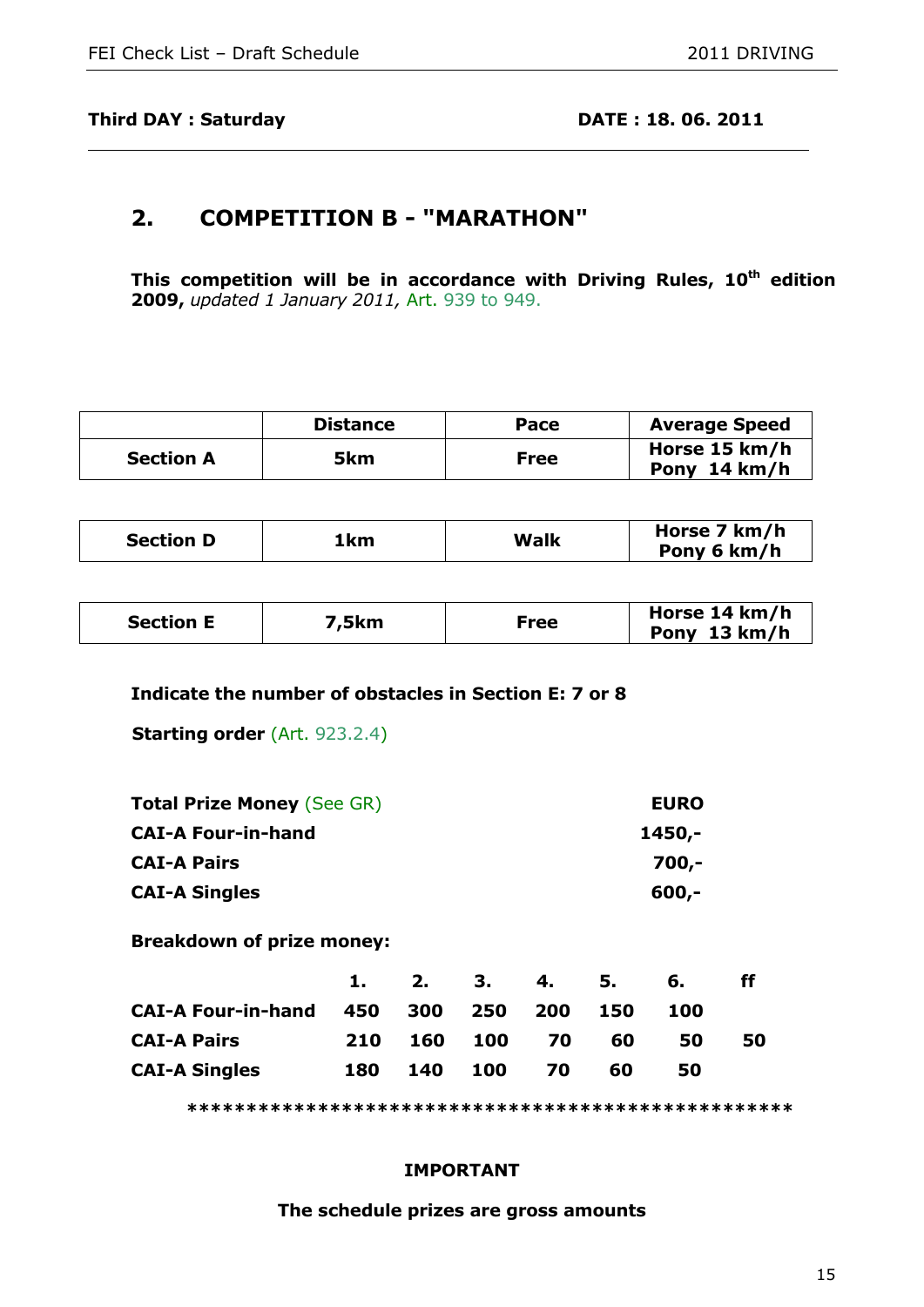## **3. COMPETITION C - "OBSTACLE DRIVING TEST"**

**This competition will be in accordance with Driving Rules, 10th edition 2009,** *updated 1 January 2011,* Art. 950 to 956

#### **Obstacle Arena:**

Length: 120 m Width: 70 m

#### **Practice Arena:**

Length: 140 m Width: 70 m

#### **Type of Competition**

**Fault Competition (Art. 954)** 

| <b>Total Prize Money (See GR)</b> | <b>EURO</b> |
|-----------------------------------|-------------|
| <b>CAI-A Four-in-hand</b>         | 1450,-      |
| <b>CAI-A Pairs</b>                | 700,-       |
| <b>CAI-A Singles</b>              | $600 -$     |

**Breakdown of prize money:**

|                                        |     | 1. 2. 3. |                | 4. 5.     |    | 6.  |    |
|----------------------------------------|-----|----------|----------------|-----------|----|-----|----|
| CAI-A Four-in-hand 450 300 250 200 150 |     |          |                |           |    | 100 |    |
| <b>CAI-A Pairs</b>                     |     |          | 210 160 100 70 |           | 60 | 50  | 50 |
| <b>CAI-A Singles</b>                   | 180 | 140      | <b>100</b>     | <b>70</b> | 60 | 50  |    |

**\*\*\*\*\*\*\*\*\*\*\*\*\*\*\*\*\*\*\*\*\*\*\*\*\*\*\*\*\*\*\*\*\*\*\*\*\*\*\*\*\*\*\*\*\*\*\*\*\*\***

#### **IMPORTANT**

**The schedule prizes are gross amounts**